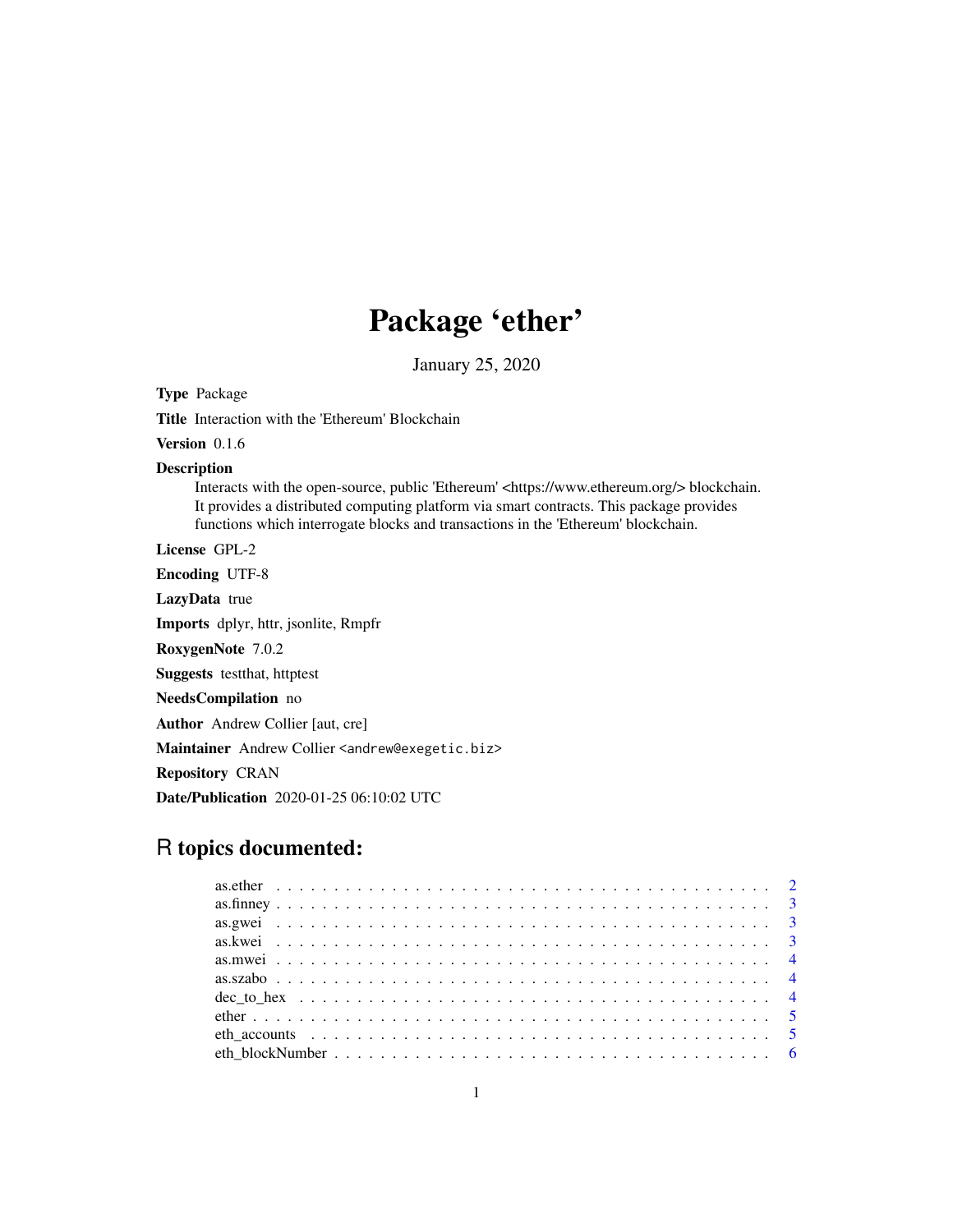#### <span id="page-1-0"></span>2 as. ether asset of the state of the state of the state of the state of the state of the state of the state of the state of the state of the state of the state of the state of the state of the state of the state of the st

|       | $6^{\circ}$     |
|-------|-----------------|
|       |                 |
|       | $\overline{7}$  |
|       | 8               |
|       | 9               |
|       | -9              |
|       |                 |
|       | <b>11</b>       |
|       |                 |
|       |                 |
|       | -13             |
|       |                 |
|       | $\overline{14}$ |
|       | $-15$           |
|       |                 |
|       |                 |
|       |                 |
|       | -17             |
|       | -18             |
|       |                 |
|       | -19             |
|       |                 |
|       |                 |
|       | 20              |
|       | 21              |
|       |                 |
|       |                 |
| Index | 23              |

as.ether *Convert Wei to Ether.*

### Description

Convert Wei to Ether.

### Usage

```
as.ether(wei)
```
### Arguments

wei Number of Wei.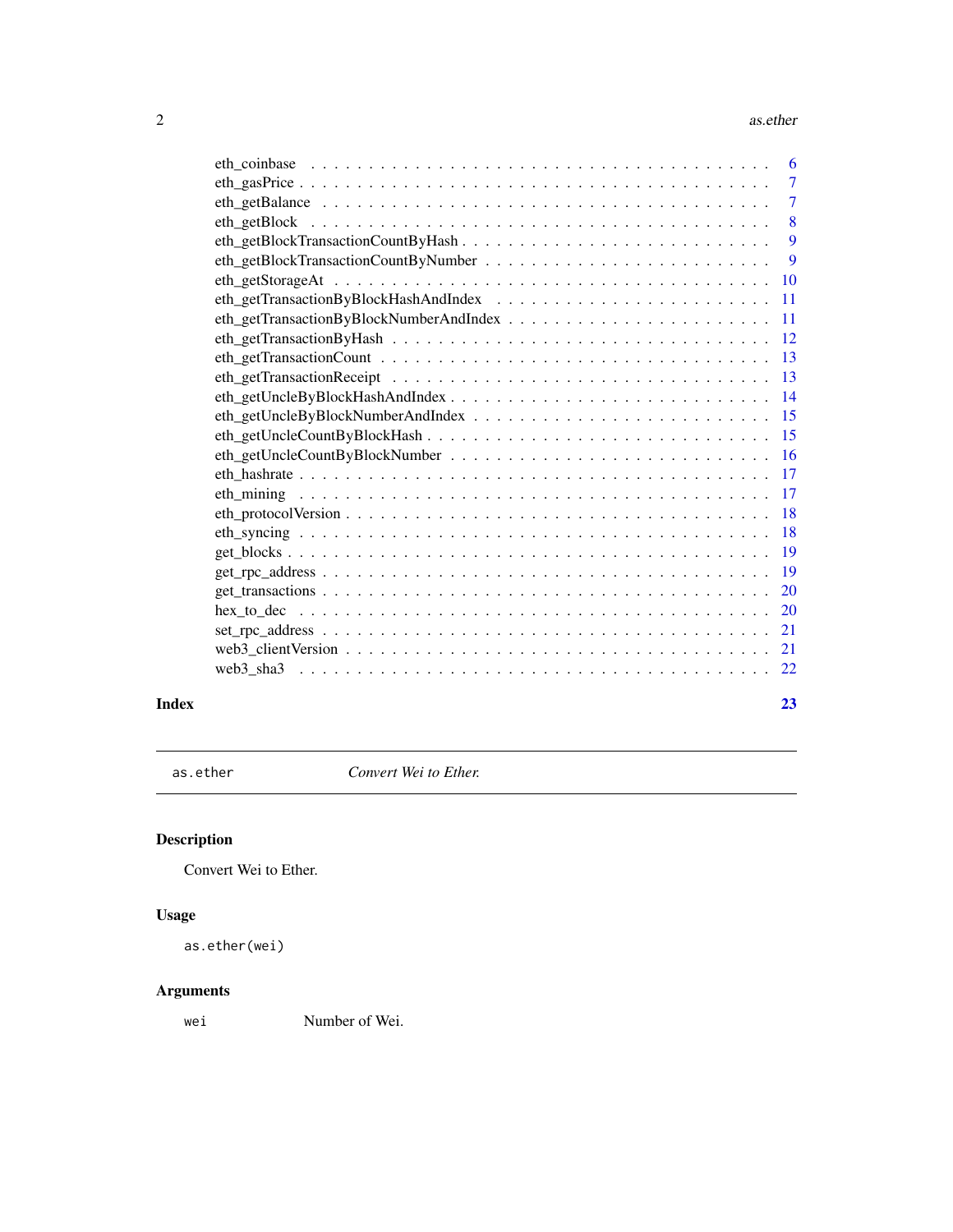<span id="page-2-0"></span>

Convert Wei to Finney.

### Usage

as.finney(wei)

### Arguments

wei Number of Wei.

### as.gwei *Convert Wei to GWei.*

### Description

Convert Wei to GWei.

### Usage

as.gwei(wei)

#### Arguments

wei Number of Wei.

as.kwei *Convert Wei to kWei.*

### Description

Convert Wei to kWei.

#### Usage

as.kwei(wei)

### Arguments

wei Number of Wei.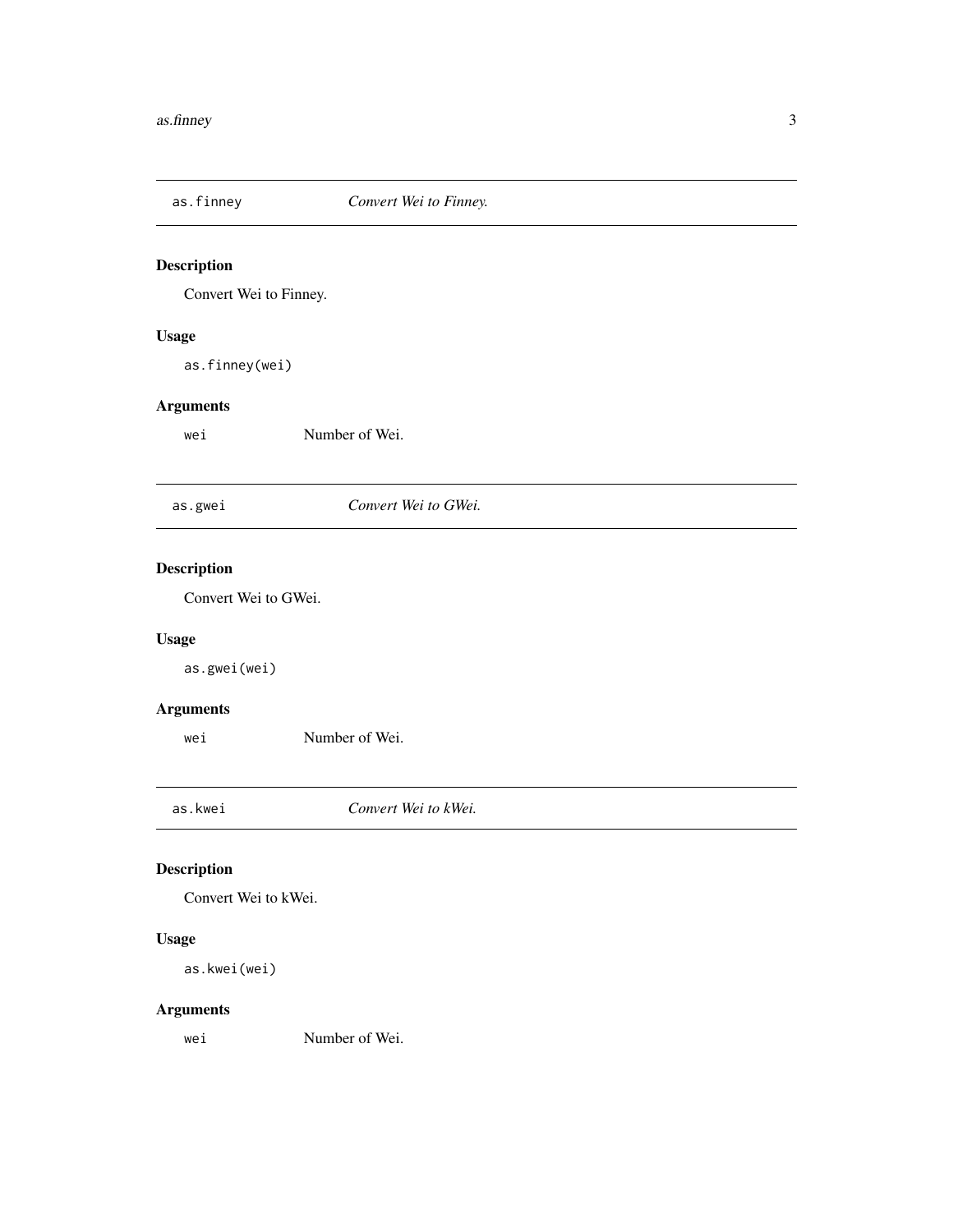<span id="page-3-0"></span>

Convert Wei to MWei.

### Usage

as.mwei(wei)

### Arguments

wei Number of Wei.

### as.szabo *Convert Wei to Szabo.*

### Description

Convert Wei to Szabo.

### Usage

as.szabo(wei)

### Arguments

wei Number of Wei.

dec\_to\_hex *Convert decimal to hexadecimal.*

### Description

Convert decimal to hexadecimal.

### Usage

dec\_to\_hex(dec)

### Arguments

dec Decimal number.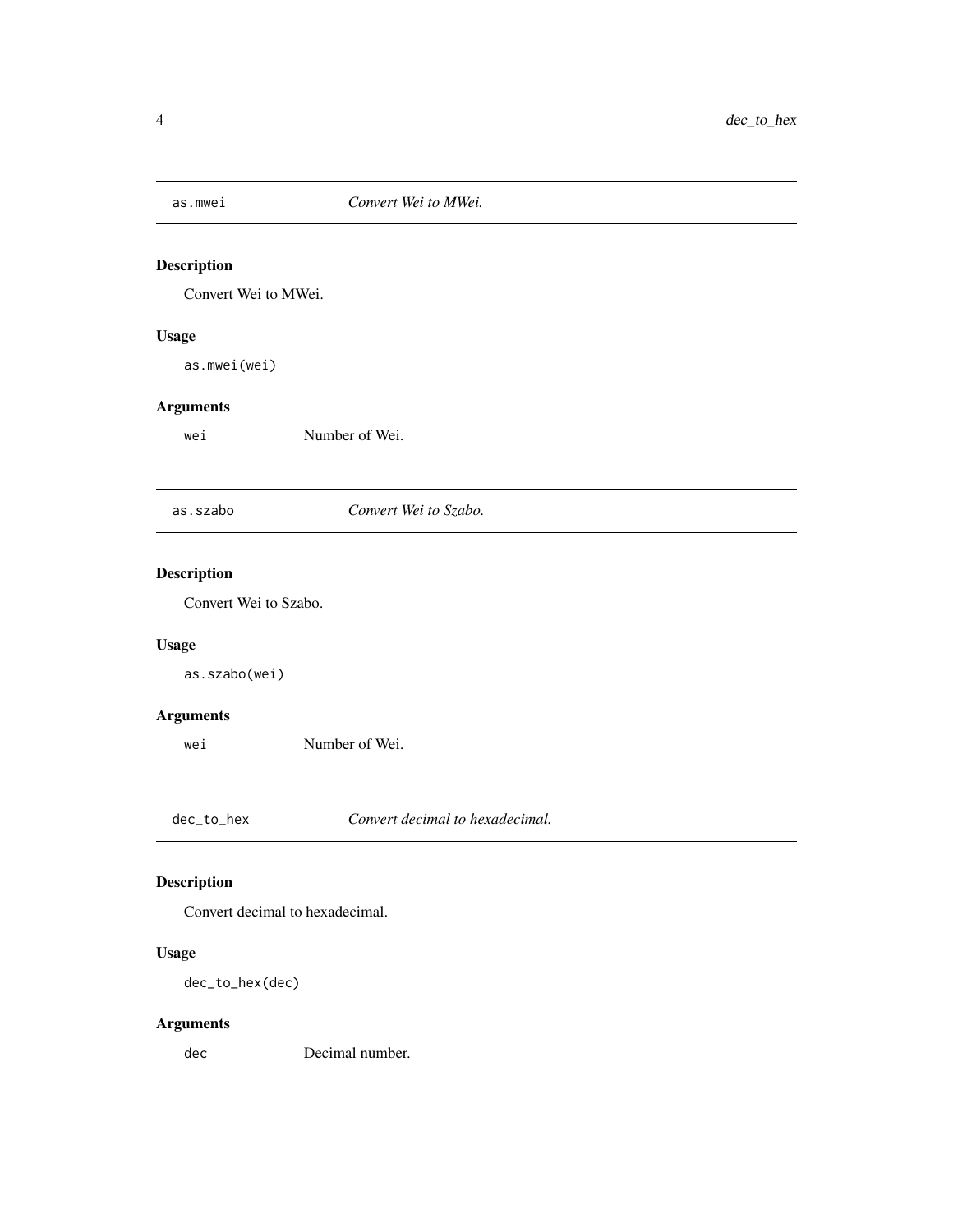#### <span id="page-4-0"></span>ether 5

### Value

String.

### Examples

dec\_to\_hex(21106)

ether *ether: An R package for working with Ethereum.*

### Description

The ether package provides an interface to the Ethereum RPC functions.

eth\_accounts *Returns addresses owned by client.*

### Description

Returns addresses owned by client.

### Usage

eth\_accounts()

### Value

A vector of 20 byte (hexadecimal) Ethereum addresses.

### Examples

## Not run: eth\_accounts()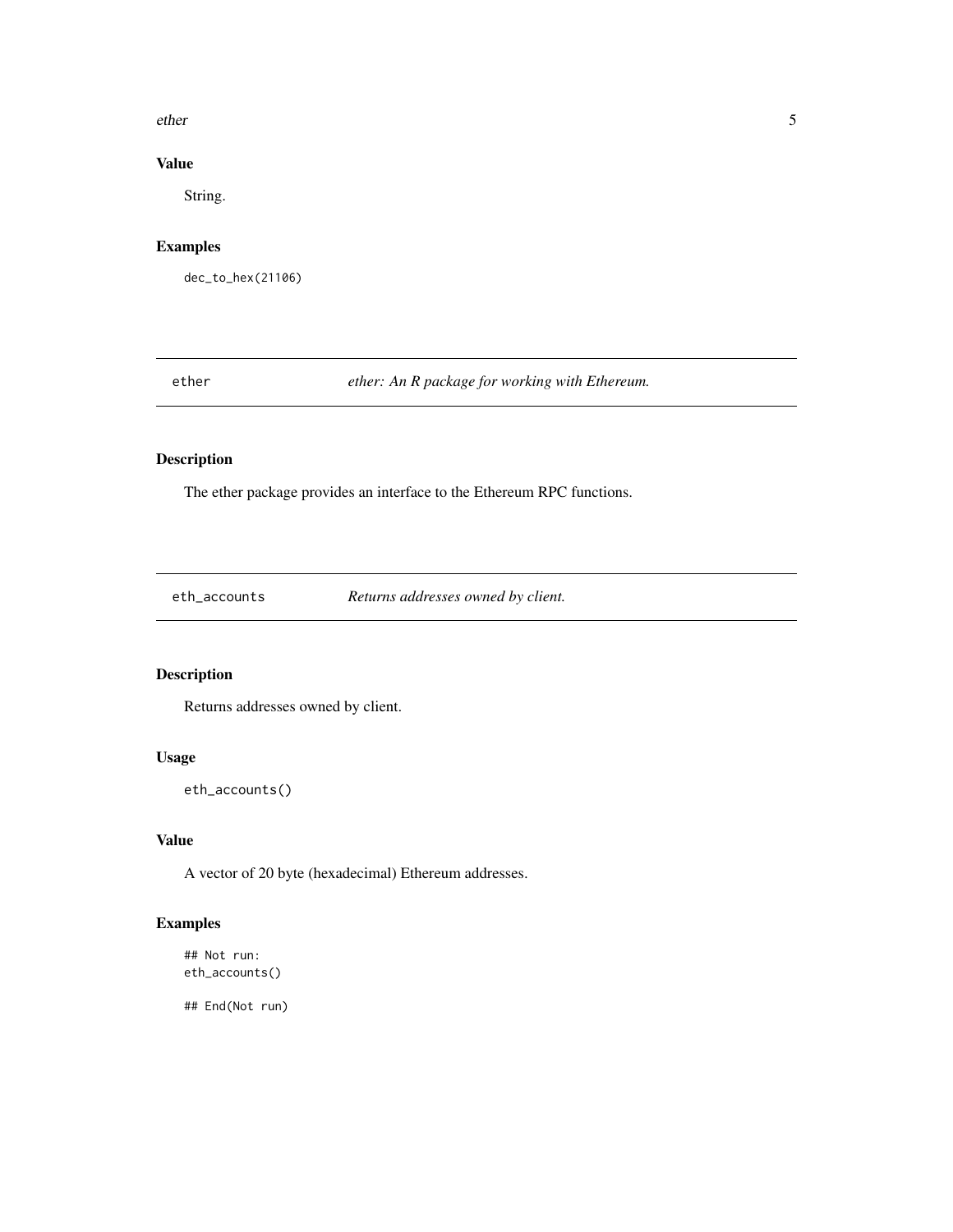<span id="page-5-0"></span>

Returns the number of most recent block.

### Usage

eth\_blockNumber()

### Value

Integer.

### Examples

## Not run: eth\_blockNumber()

## End(Not run)

eth\_coinbase *Returns the client coinbase address.*

### Description

Returns the client coinbase address.

### Usage

eth\_coinbase()

### Value

A 20 byte (hexadecimal) Ethereum address.

### Examples

## Not run: eth\_coinbase()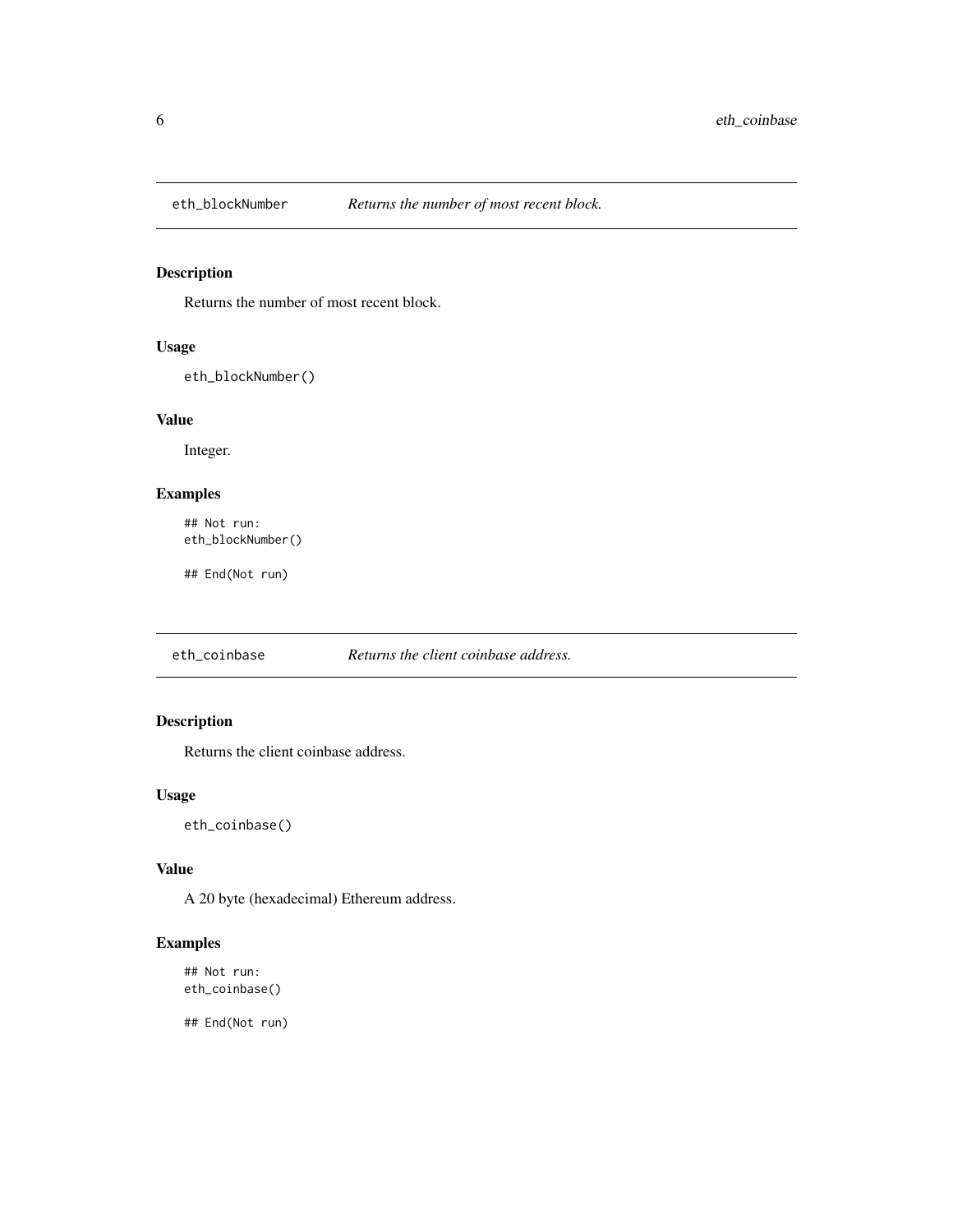<span id="page-6-0"></span>

Returns the current gas price in wei.

### Usage

eth\_gasPrice()

### Value

Integer.

### Examples

## Not run: eth\_gasPrice()

## End(Not run)

eth\_getBalance *Returns the balance (in Wei) of the account at specified address.*

### Description

Returns the balance (in Wei) of the account at specified address.

#### Usage

```
eth_getBalance(address = NULL, number = "latest")
```
### Arguments

| address | A 20 byte (hexadecimal) Ethereum address.                                                         |
|---------|---------------------------------------------------------------------------------------------------|
| number  | An integer block number (as a hexidecimal string) or one of "earliest", "latest"<br>or "pending". |

#### Value

Integer.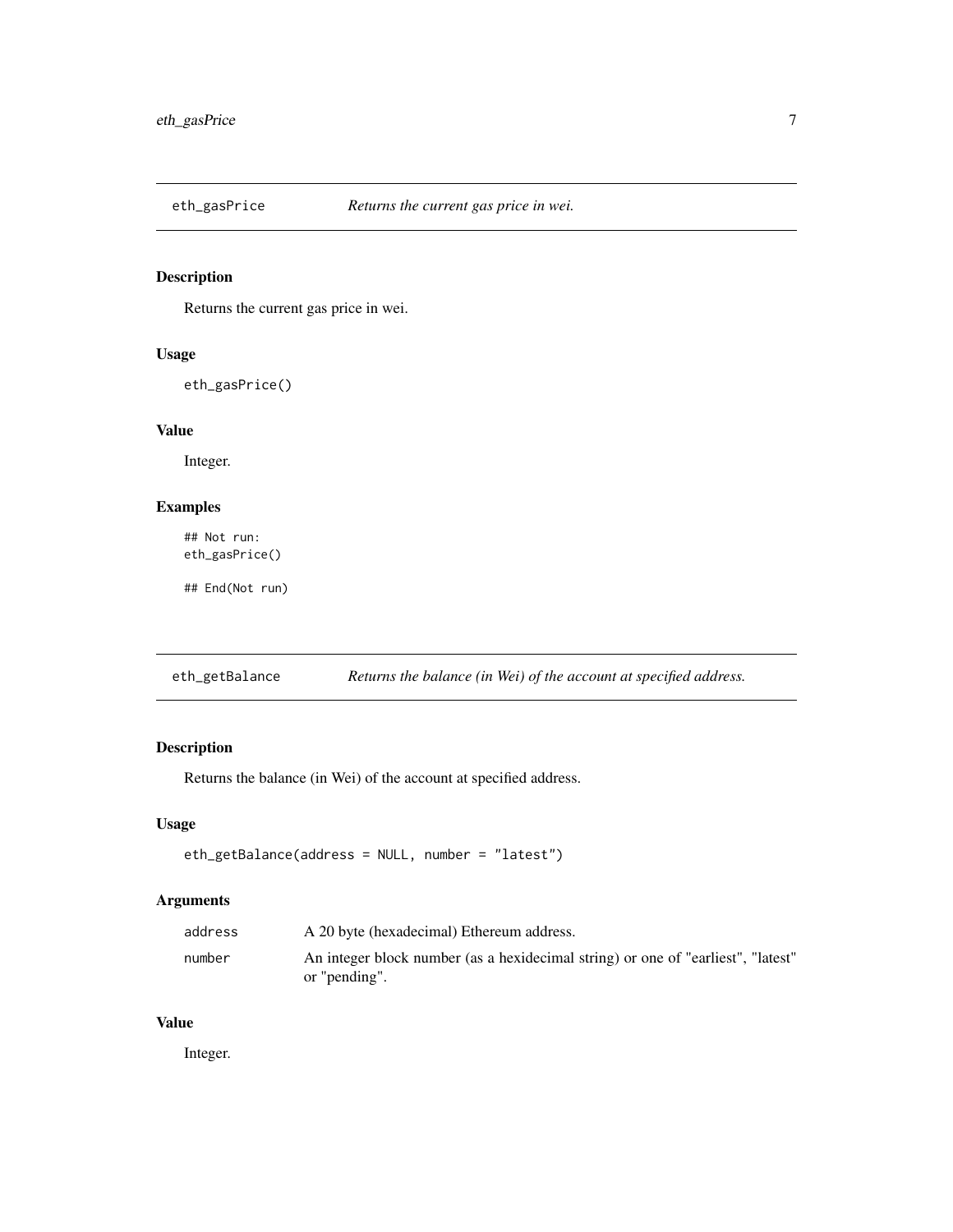### Examples

```
## Not run:
eth_getBalance()
eth_getBalance("0xD34DA389374CAAD1A048FBDC4569AAE33fD5a375")
## End(Not run)
```
eth\_getBlock *Returns information about a specified block.*

### Description

Combines functionality from eth\_getBlockByHash() and eth\_getBlockByNumber().

### Usage

eth\_getBlock(hash = NULL, number = "latest", full = TRUE)

#### Arguments

| hash   | Hash of a block.                                                                                  |
|--------|---------------------------------------------------------------------------------------------------|
| number | An integer block number (as a hexidecimal string) or one of "earliest", "latest"<br>or "pending". |
| full   | Whether or not to return full transaction objects.                                                |

#### Value

List.

### Examples

```
## Not run:
eth_getBlock()
eth_getBlock("0xb6d656ead4c3d4b1aa24d6b4d3d4cde8c090794e597258993512d650f088fcba")
eth_getBlock(number = "0x4720FF")
eth_getBlock(number = "0x49a8ea") # A block with two uncles.
```
<span id="page-7-0"></span>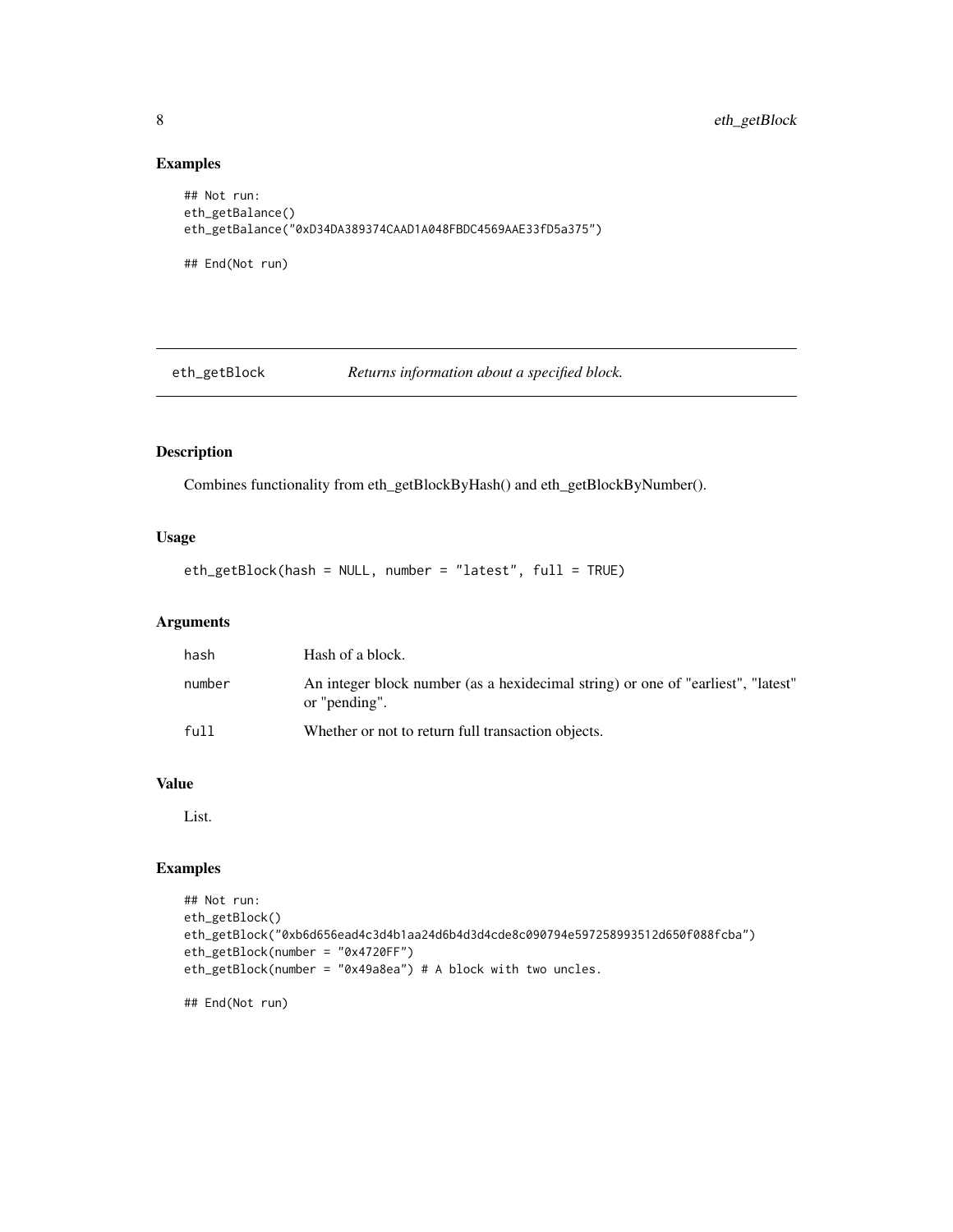<span id="page-8-0"></span>eth\_getBlockTransactionCountByHash

*Returns the number of transactions in a block matching the given block hash.*

#### Description

Returns the number of transactions in a block matching the given block hash.

### Usage

eth\_getBlockTransactionCountByHash(hash)

### **Arguments**

hash Hash of a block.

#### Value

Integer.

### Examples

```
## Not run:
eth_getBlockTransactionCountByHash(
  "0xb6d656ead4c3d4b1aa24d6b4d3d4cde8c090794e597258993512d650f088fcba"
)
```
## End(Not run)

eth\_getBlockTransactionCountByNumber

*Returns the number of transactions in a specified block.*

### Description

Returns the number of transactions in a specified block.

### Usage

```
eth_getBlockTransactionCountByNumber(number = "latest")
```
#### Arguments

number An integer block number (as a hexidecimal string) or one of "earliest", "latest" or "pending".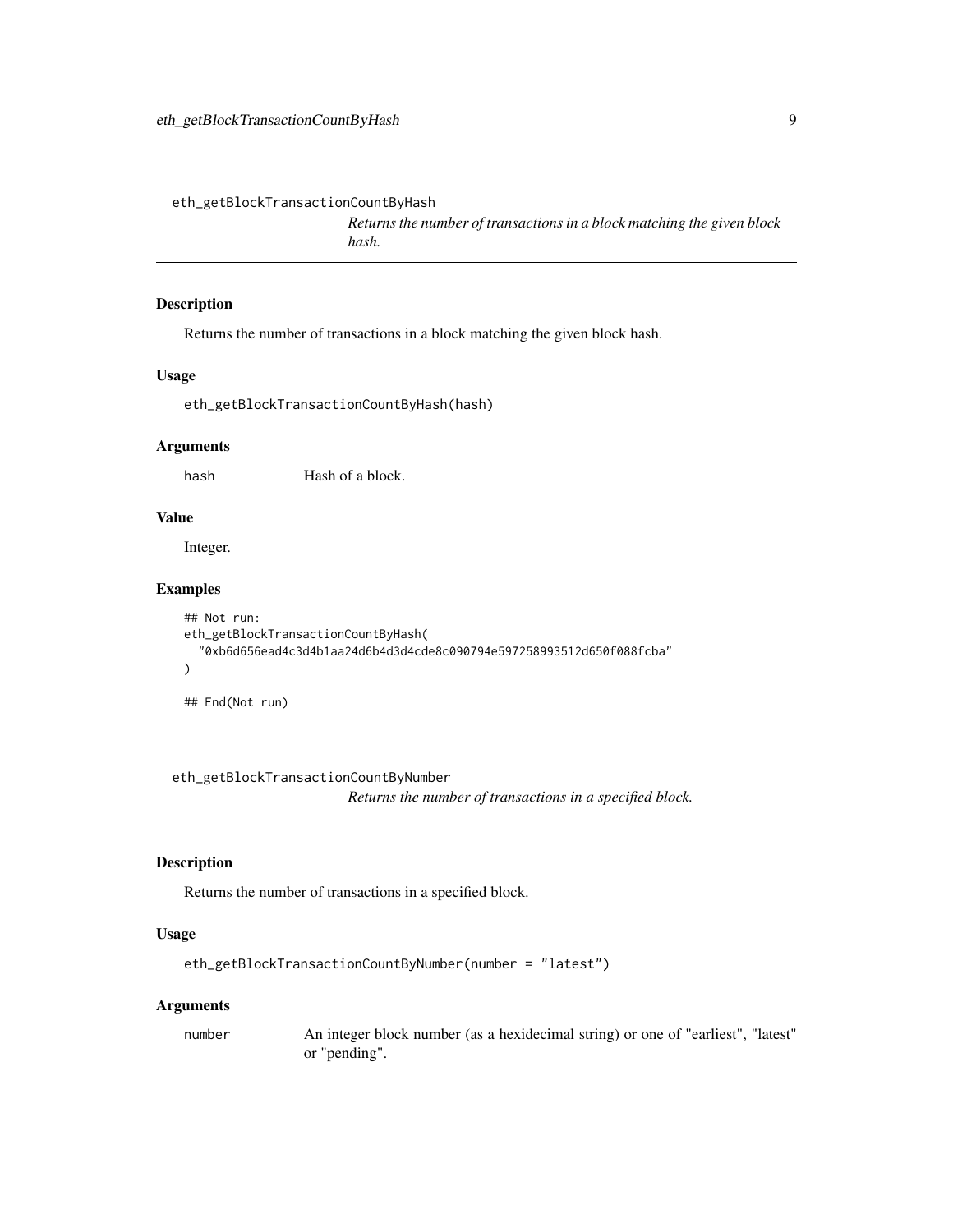### Value

Integer.

### Examples

```
## Not run:
eth_getBlockTransactionCountByNumber("0x4720FF")
eth_getBlockTransactionCountByNumber()
```
## End(Not run)

eth\_getStorageAt *Returns the value from a storage position at a given address.*

### Description

Returns the value from a storage position at a given address.

### Usage

```
eth_getStorageAt(address, position, number = "latest")
```
#### Arguments

| address  | A 20 byte (hexadecimal) Ethereum address.                                                         |
|----------|---------------------------------------------------------------------------------------------------|
| position | Position in the storage.                                                                          |
| number   | An integer block number (as a hexidecimal string) or one of "earliest", "latest"<br>or "pending". |

#### Value

Hex string.

### Examples

```
## Not run:
eth_getStorageAt("0x3589d05a1ec4Af9f65b0E5554e645707775Ee43C", "0x0")
```
<span id="page-9-0"></span>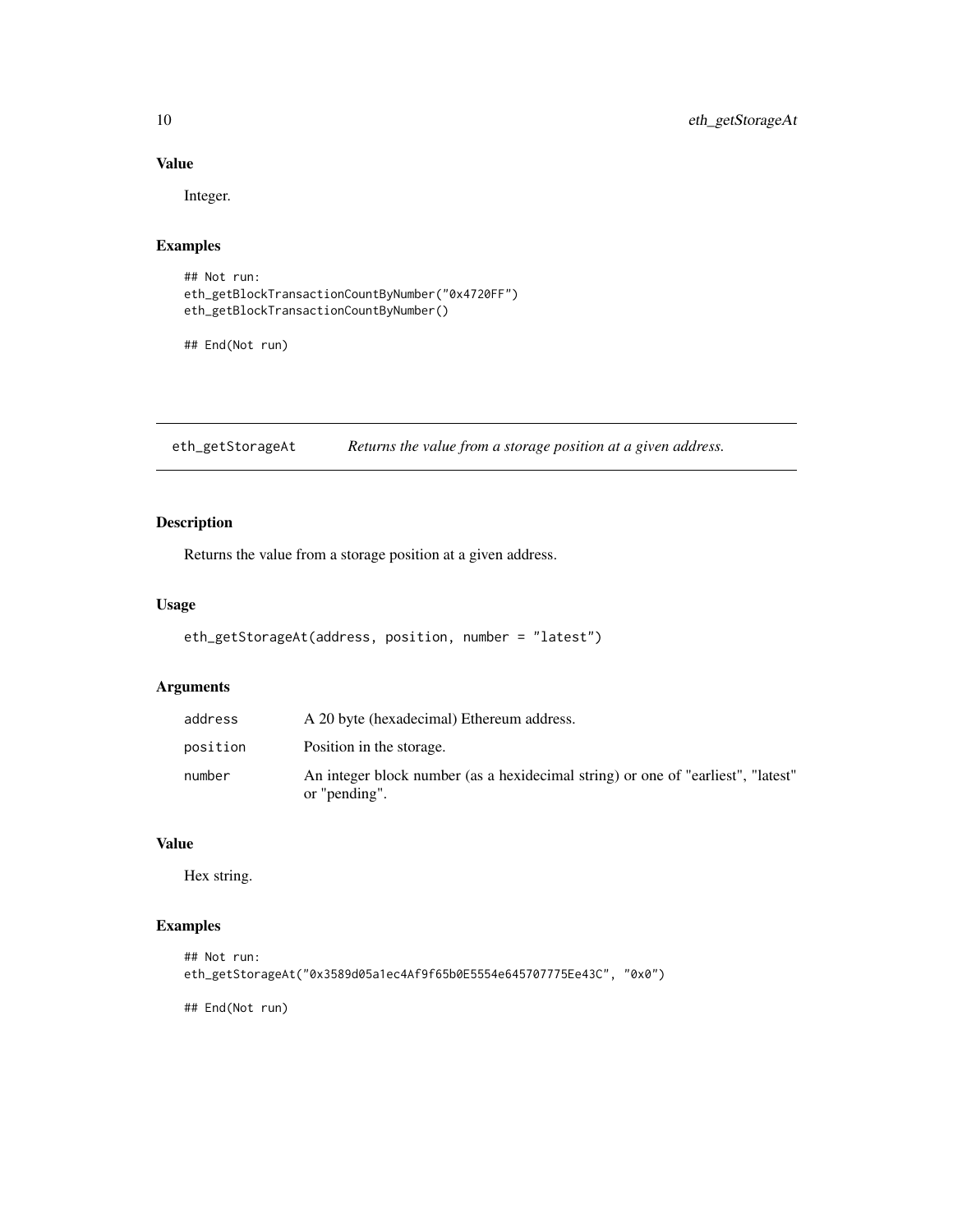<span id="page-10-0"></span>eth\_getTransactionByBlockHashAndIndex

*Returns information about a transaction by block hash and transaction index position.*

### Description

Returns information about a transaction by block hash and transaction index position.

### Usage

eth\_getTransactionByBlockHashAndIndex(hash, index)

#### **Arguments**

| hash  | A block hash.                  |
|-------|--------------------------------|
| index | Index of transaction in block. |

#### Value

List.

#### Examples

```
## Not run:
eth_getTransactionByBlockHashAndIndex(
  "0xb6d656ead4c3d4b1aa24d6b4d3d4cde8c090794e597258993512d650f088fcba", "0x0"
\mathcal{L}eth_getTransactionByBlockHashAndIndex(
  "0xb6d656ead4c3d4b1aa24d6b4d3d4cde8c090794e597258993512d650f088fcba", "0x5"
\mathcal{L}
```
## End(Not run)

eth\_getTransactionByBlockNumberAndIndex

*Returns information about a transaction by block number and transaction index position.*

### Description

Returns information about a transaction by block number and transaction index position.

#### Usage

eth\_getTransactionByBlockNumberAndIndex(number, index)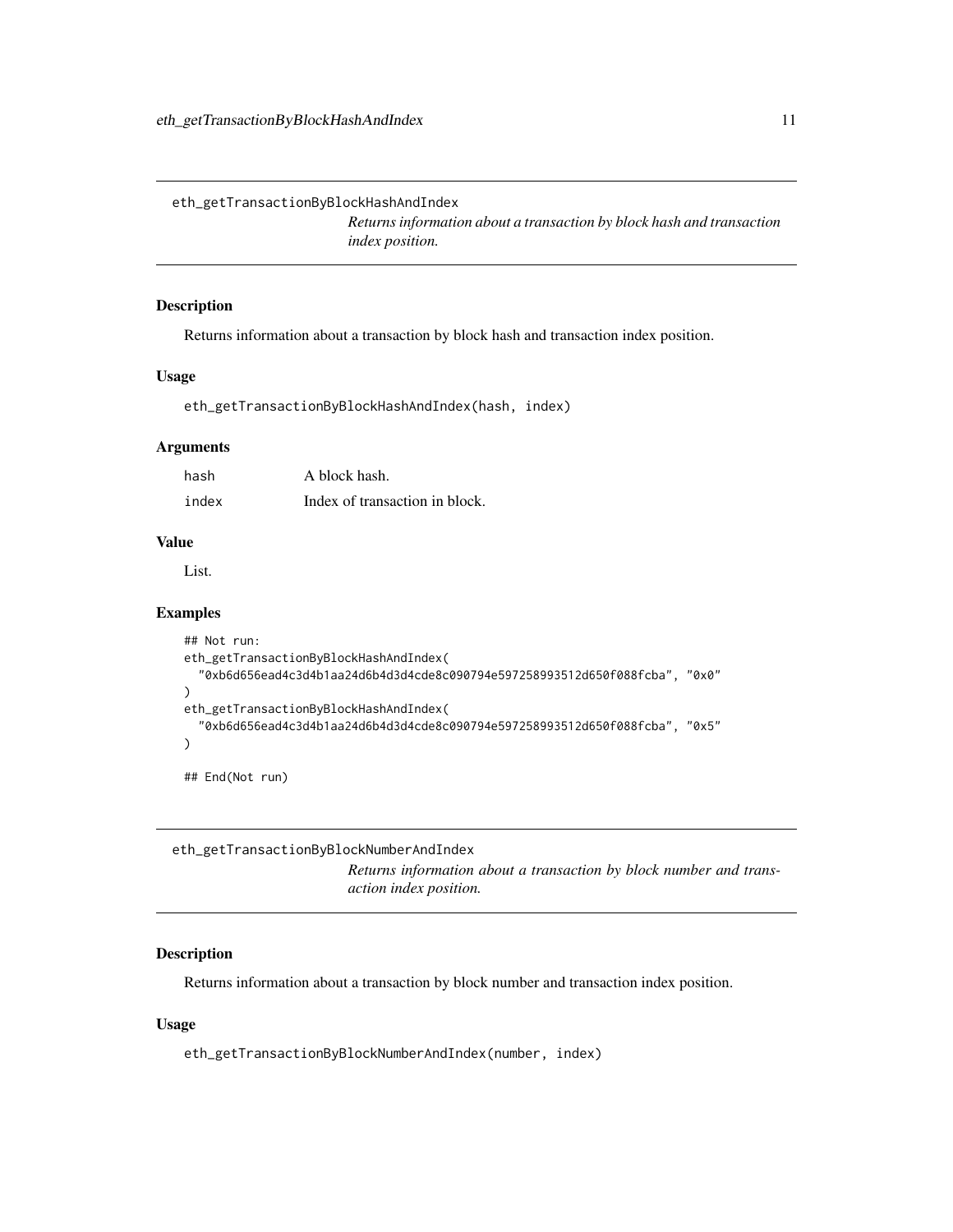### <span id="page-11-0"></span>Arguments

| number | An integer block number (as a hexidecimal string) or one of "earliest", "latest" |
|--------|----------------------------------------------------------------------------------|
|        | or "pending".                                                                    |
| index  | Index of transaction in block.                                                   |

### Value

List.

### Examples

```
## Not run:
eth_getTransactionByBlockNumberAndIndex("0x4720FF", "0x0")
eth_getTransactionByBlockNumberAndIndex("0x4720FF", "0x5")
```
## End(Not run)

eth\_getTransactionByHash

*Returns the information about a transaction.*

### Description

Returns the information about a transaction.

### Usage

```
eth_getTransactionByHash(hash)
```
#### Arguments

hash A transaction hash.

#### Value

List.

### Examples

```
## Not run:
```
eth\_getTransactionByHash("0x4b0f317c326299a4d063ccccff2daf7452c35dc7ec5b4279f001d6e2f745cc6f") eth\_getTransactionByHash("0x8fd9e04958cc4fb602b9d9fa5a9b6da512779ccd22477ccc5ce73721296cf151")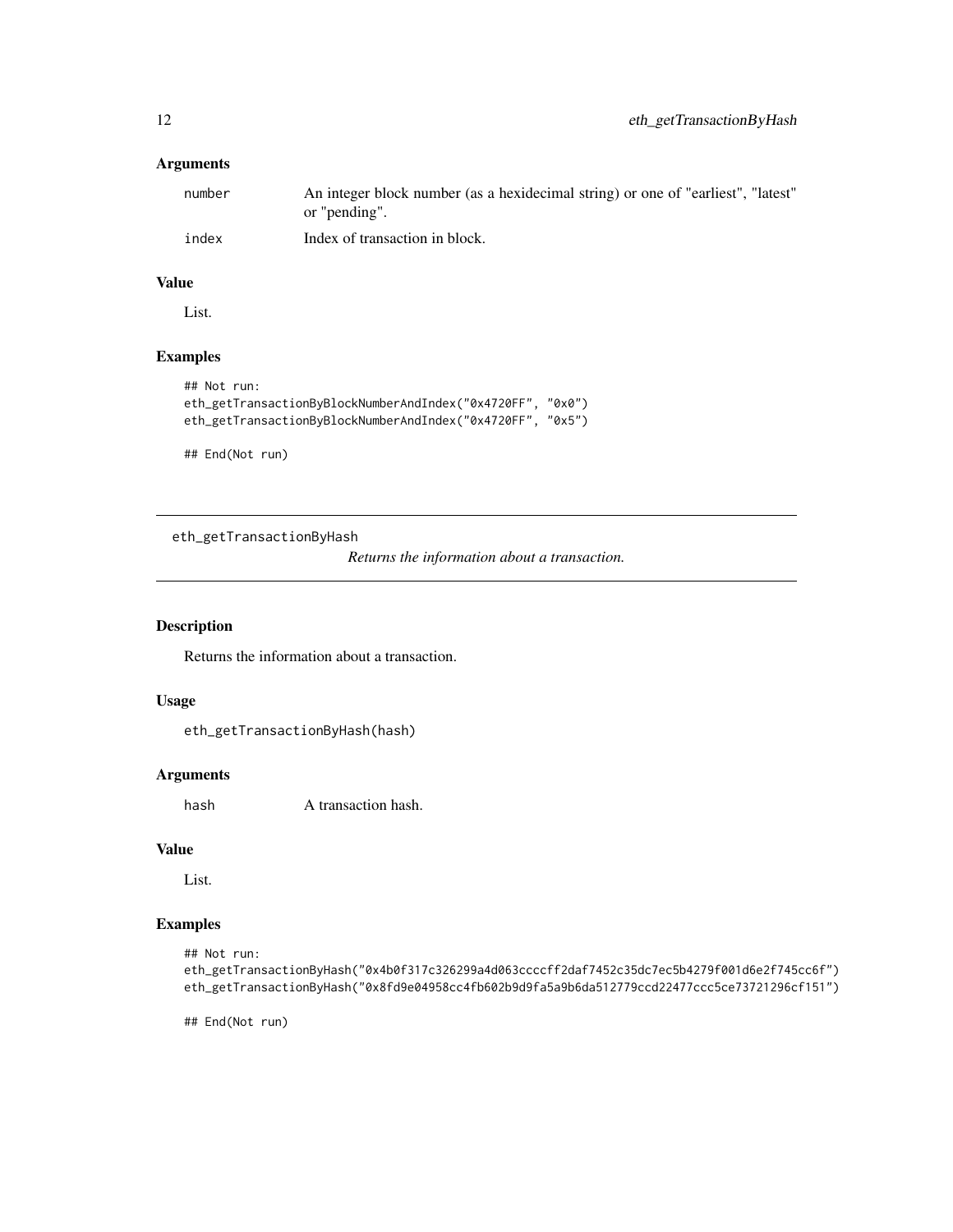<span id="page-12-0"></span>eth\_getTransactionCount

*Returns the number of transactions sent from an address.*

### Description

Returns the number of transactions sent from an address.

#### Usage

```
eth_getTransactionCount(address = NULL, number = "latest")
```
### Arguments

| address | A 20 byte (hexadecimal) Ethereum address.                                                         |
|---------|---------------------------------------------------------------------------------------------------|
| number  | An integer block number (as a hexidecimal string) or one of "earliest", "latest"<br>or "pending". |

### Value

Integer.

### Examples

```
## Not run:
eth_getTransactionCount("0xD34DA389374CAAD1A048FBDC4569AAE33fD5a375")
```
## End(Not run)

eth\_getTransactionReceipt

*Returns the receipt of a transaction by transaction hash.*

### Description

Returns the receipt of a transaction by transaction hash.

### Usage

eth\_getTransactionReceipt(hash)

#### Arguments

hash A transaction hash.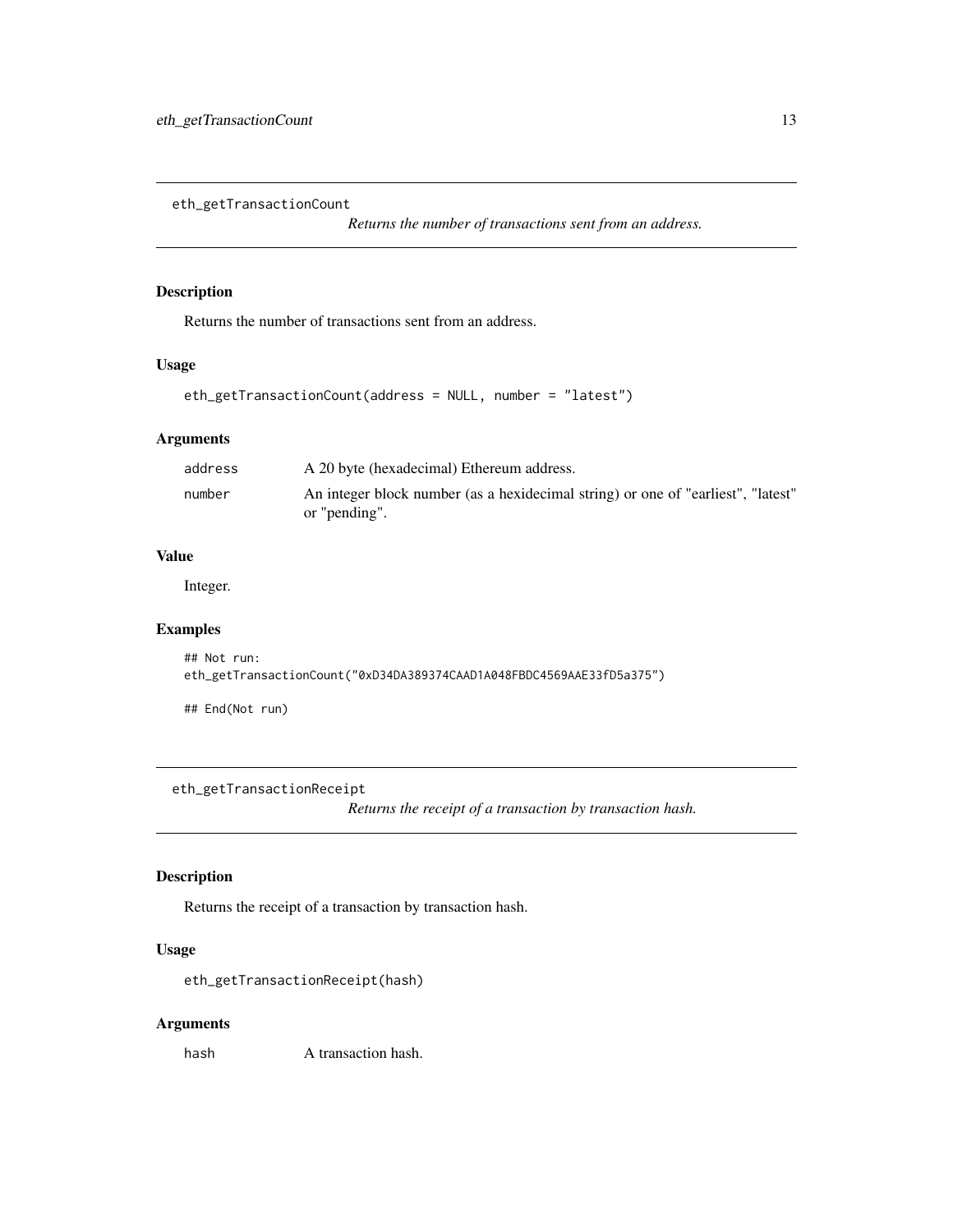### Value

List.

### Examples

## Not run: eth\_getTransactionReceipt("0x8fd9e04958cc4fb602b9d9fa5a9b6da512779ccd22477ccc5ce73721296cf151")

## End(Not run)

eth\_getUncleByBlockHashAndIndex

*Returns information about an uncle of a block by hash and uncle index position.*

### Description

Returns information about an uncle of a block by hash and uncle index position.

#### Usage

eth\_getUncleByBlockHashAndIndex(hash, index)

### Arguments

| hash  | Hash of a block.               |
|-------|--------------------------------|
| index | Index of transaction in block. |

### Value

List.

### Examples

```
## Not run:
eth_getUncleByBlockHashAndIndex(
  "0x8575df1eb3df61f3880628ca8e495038ee0b278c0aa48fe41f80b8d0d4e83e79", "0x0"
\mathcal{L}## End(Not run)
```
<span id="page-13-0"></span>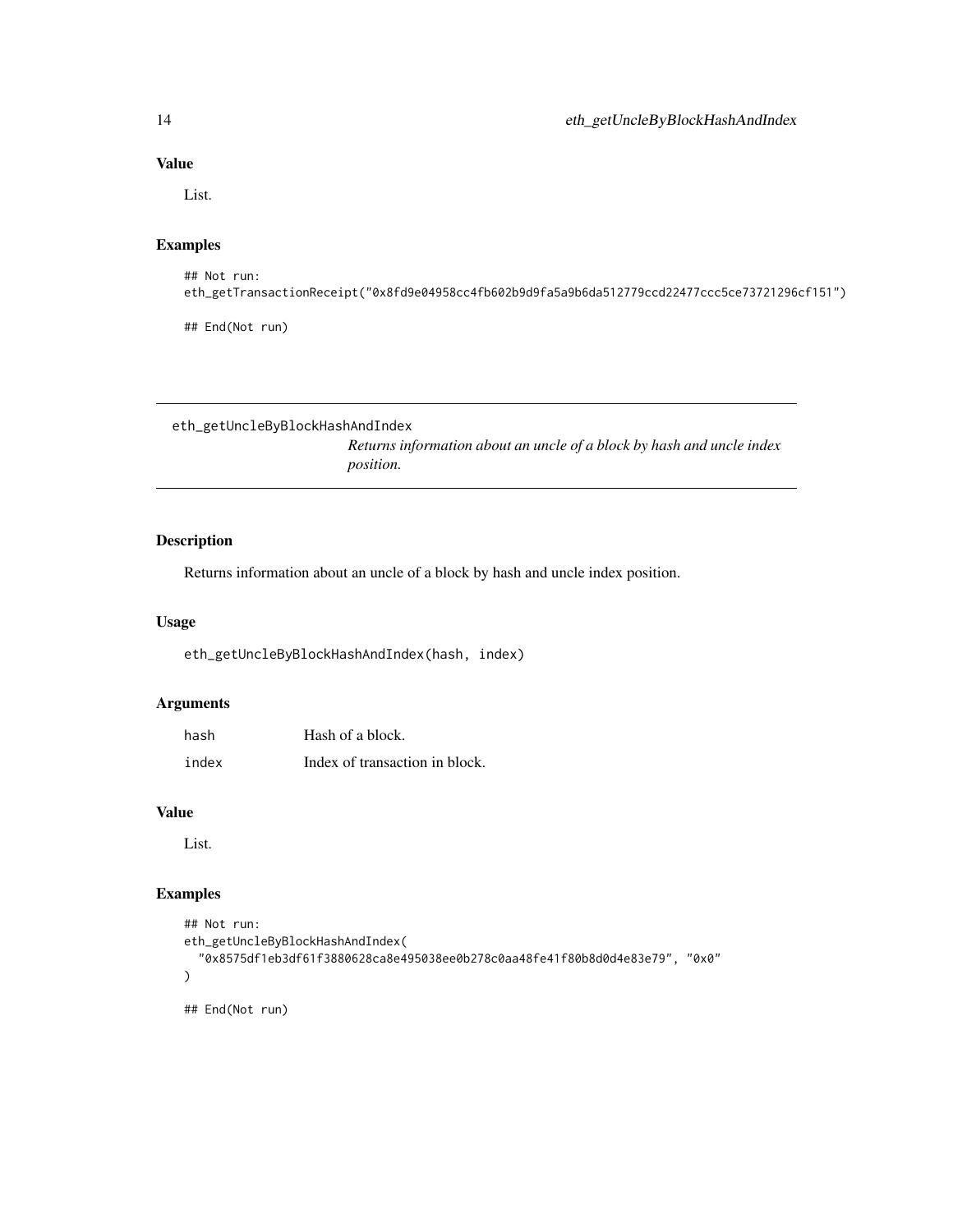<span id="page-14-0"></span>eth\_getUncleByBlockNumberAndIndex

*Returns information about a uncle of a block by number and uncle index position.*

### Description

Returns information about a uncle of a block by number and uncle index position.

### Usage

eth\_getUncleByBlockNumberAndIndex(number, index)

### Arguments

| number | An integer block number (as a hexidecimal string) or one of "earliest", "latest" |
|--------|----------------------------------------------------------------------------------|
|        | or "pending".                                                                    |
| index  | Index of transaction in block.                                                   |

#### Value

List.

### Examples

```
## Not run:
eth_getUncleByBlockNumberAndIndex("0x4720fe", "0x0")
```
## End(Not run)

eth\_getUncleCountByBlockHash

*Returns the number of uncles in a block from a block matching the given block hash.*

### Description

Returns the number of uncles in a block from a block matching the given block hash.

#### Usage

eth\_getUncleCountByBlockHash(hash)

#### Arguments

hash Hash of a block.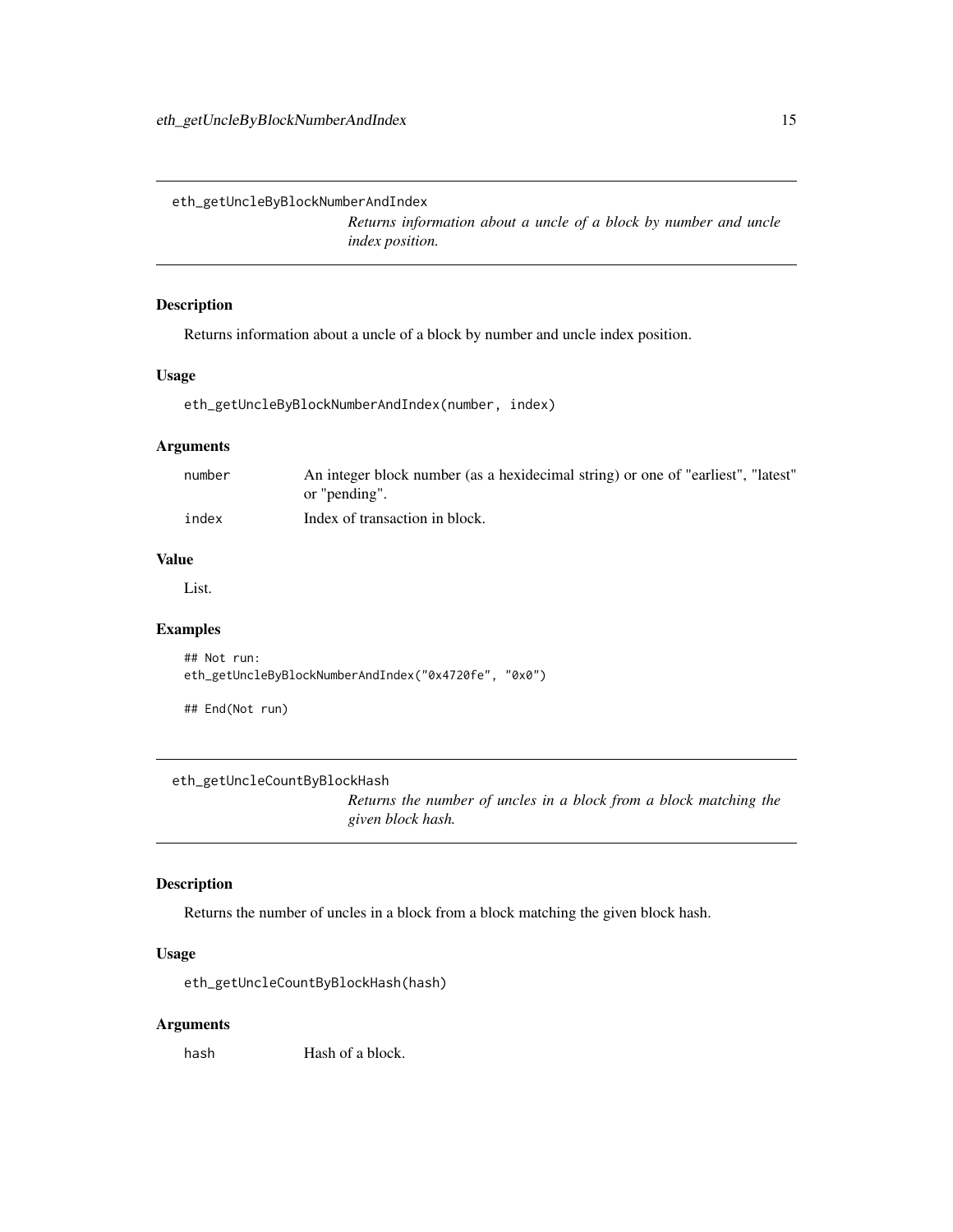### Value

Integer.

### Examples

```
## Not run:
eth_getUncleCountByBlockHash("0x8575df1eb3df61f3880628ca8e495038ee0b278c0aa48fe41f80b8d0d4e83e79")
```
## End(Not run)

eth\_getUncleCountByBlockNumber

*Returns the number of uncles in a block from a block matching the given block number.*

### Description

Returns the number of uncles in a block from a block matching the given block number.

#### Usage

eth\_getUncleCountByBlockNumber(number)

### Arguments

| number | An integer block number (as a hexidecimal string) or one of "earliest", "latest" |
|--------|----------------------------------------------------------------------------------|
|        | or "pending".                                                                    |

#### Value

Integer.

### Examples

```
## Not run:
eth_getUncleCountByBlockNumber("0x4720fe")
```
<span id="page-15-0"></span>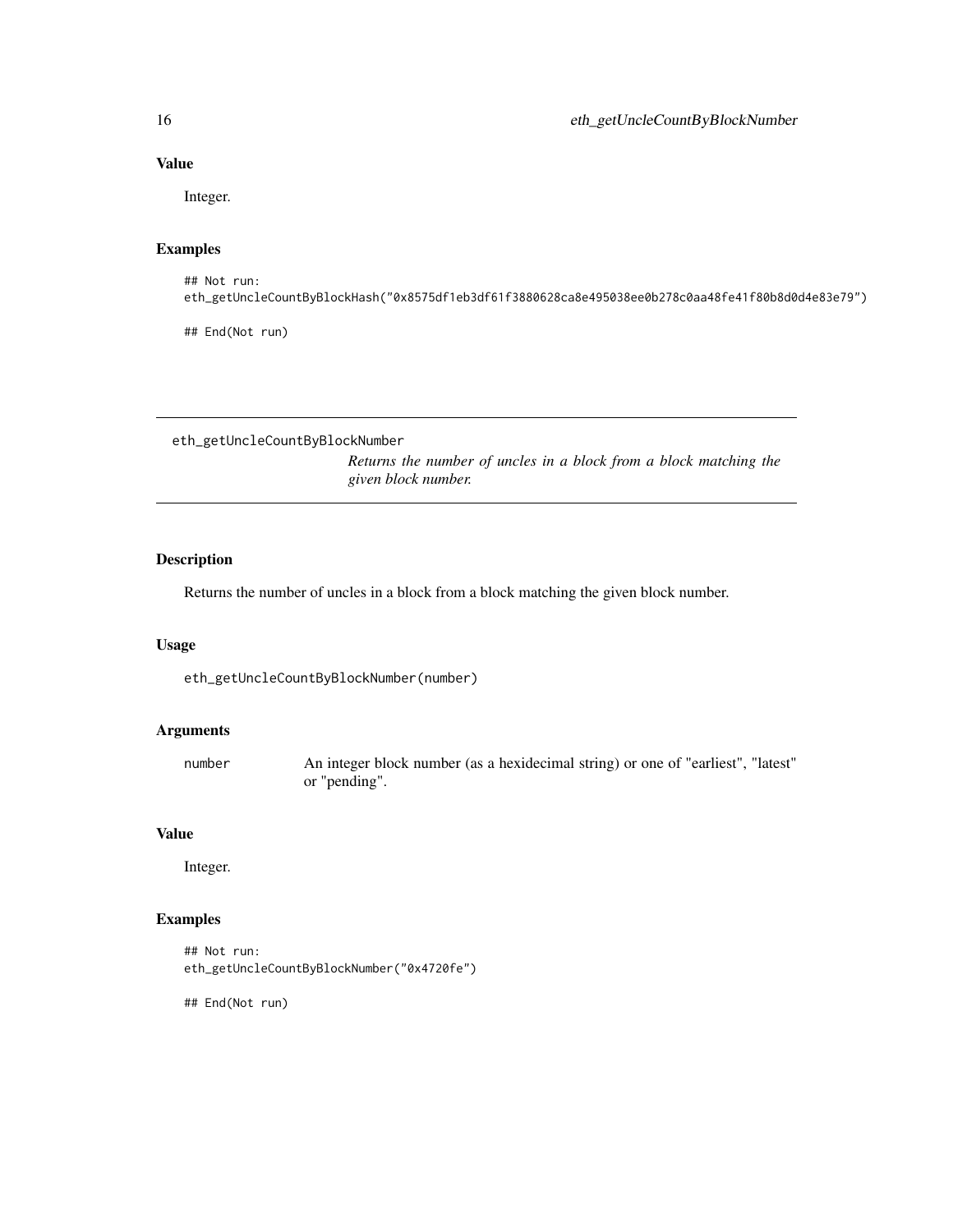<span id="page-16-0"></span>

Returns the number of hashes per second that the node is mining with.

### Usage

eth\_hashrate()

### Value

Integer.

### Examples

## Not run: eth\_hashrate()

## End(Not run)

eth\_mining *Returns true if client is actively mining new blocks.*

### Description

Returns true if client is actively mining new blocks.

#### Usage

eth\_mining()

#### Value

Boolean.

### Examples

## Not run: eth\_mining()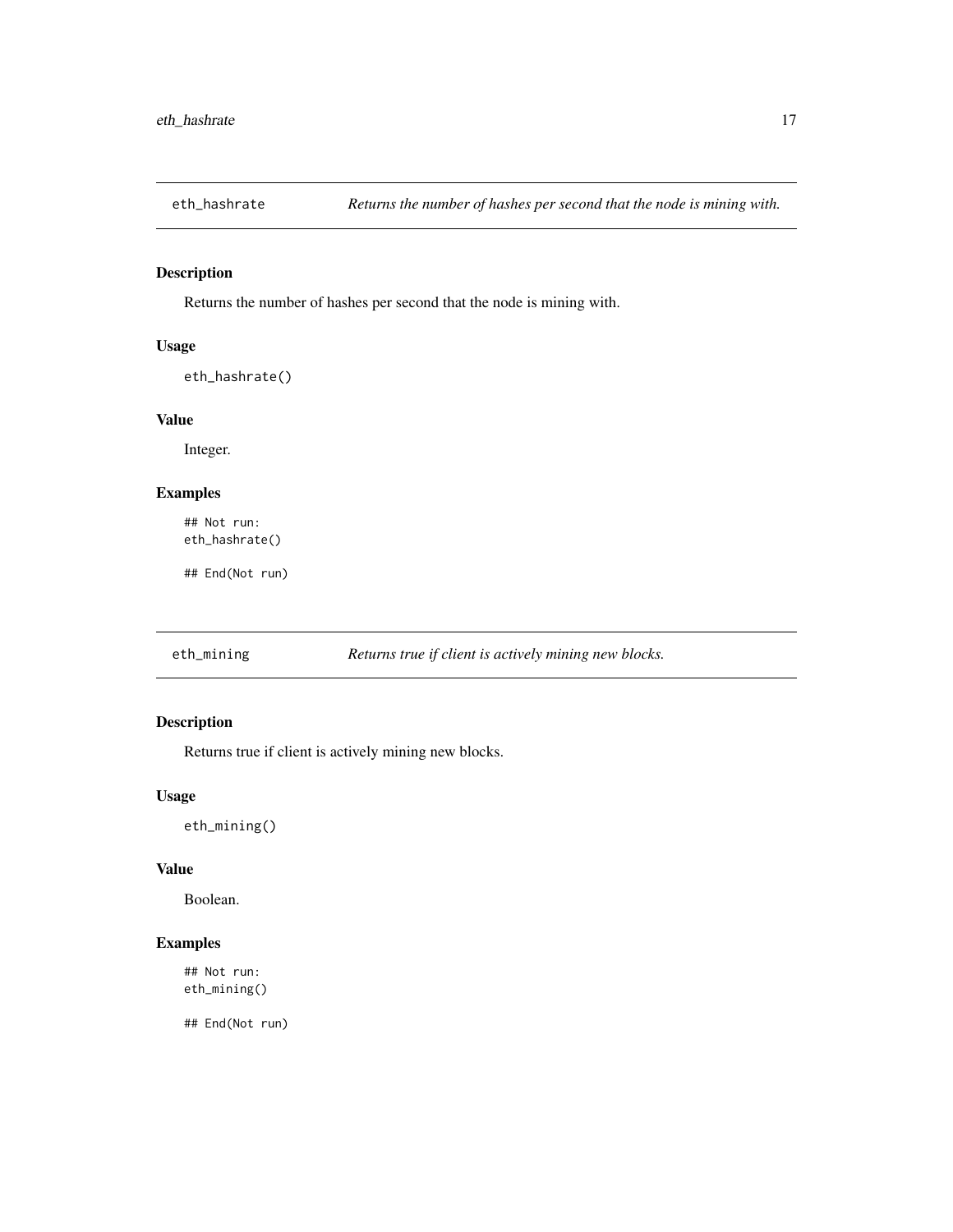<span id="page-17-0"></span>eth\_protocolVersion *Returns the current ethereum protocol version.*

### Description

Returns the current ethereum protocol version.

### Usage

```
eth_protocolVersion()
```
#### Value

Integer.

### Examples

```
## Not run:
eth_protocolVersion()
```
## End(Not run)

eth\_syncing *Returns an object with data about the sync status.*

### Description

Returns an object with data about the sync status.

### Usage

eth\_syncing()

### Value

Boolean.

### Examples

## Not run: eth\_syncing()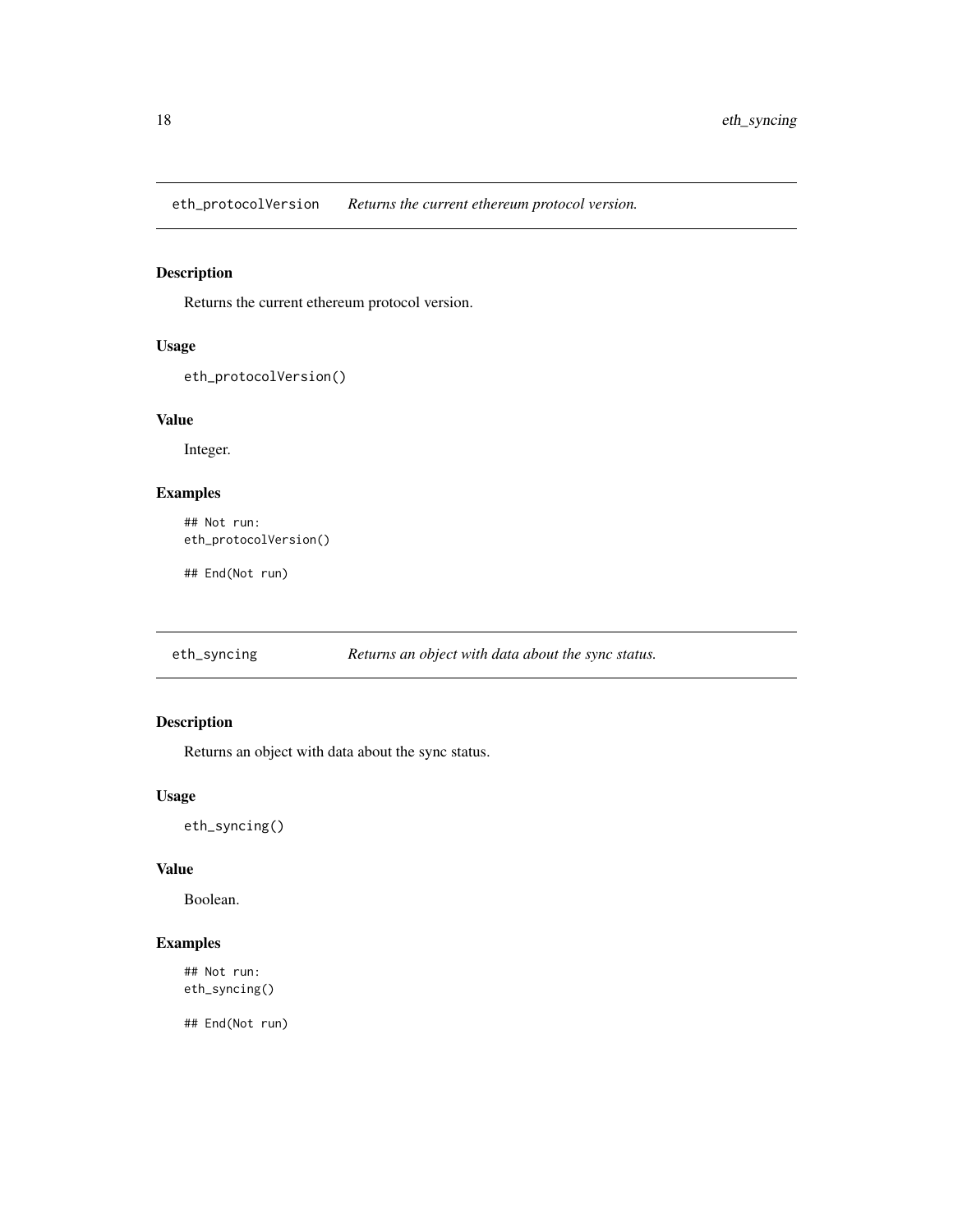<span id="page-18-0"></span>

Retrieve a series of blocks.

### Usage

get\_blocks(start = NULL, stop = NULL, count = NULL)

### Arguments

| start | Initial block number. |
|-------|-----------------------|
| stop  | Final block number.   |
| count | Number of blocks.     |

### Value

Data frame of blocks.

### Examples

```
## Not run:
get_blocks("0x4720FF", "0x472108")
get_blocks("0x4720FF", count = 5)
get_blocks("0x49a8ea", count = 5) # Two blocks containing uncles.
```
## End(Not run)

get\_rpc\_address *Get address used for RPC.*

### Description

Get address used for RPC.

### Usage

```
get_rpc_address()
```
### Value

URL.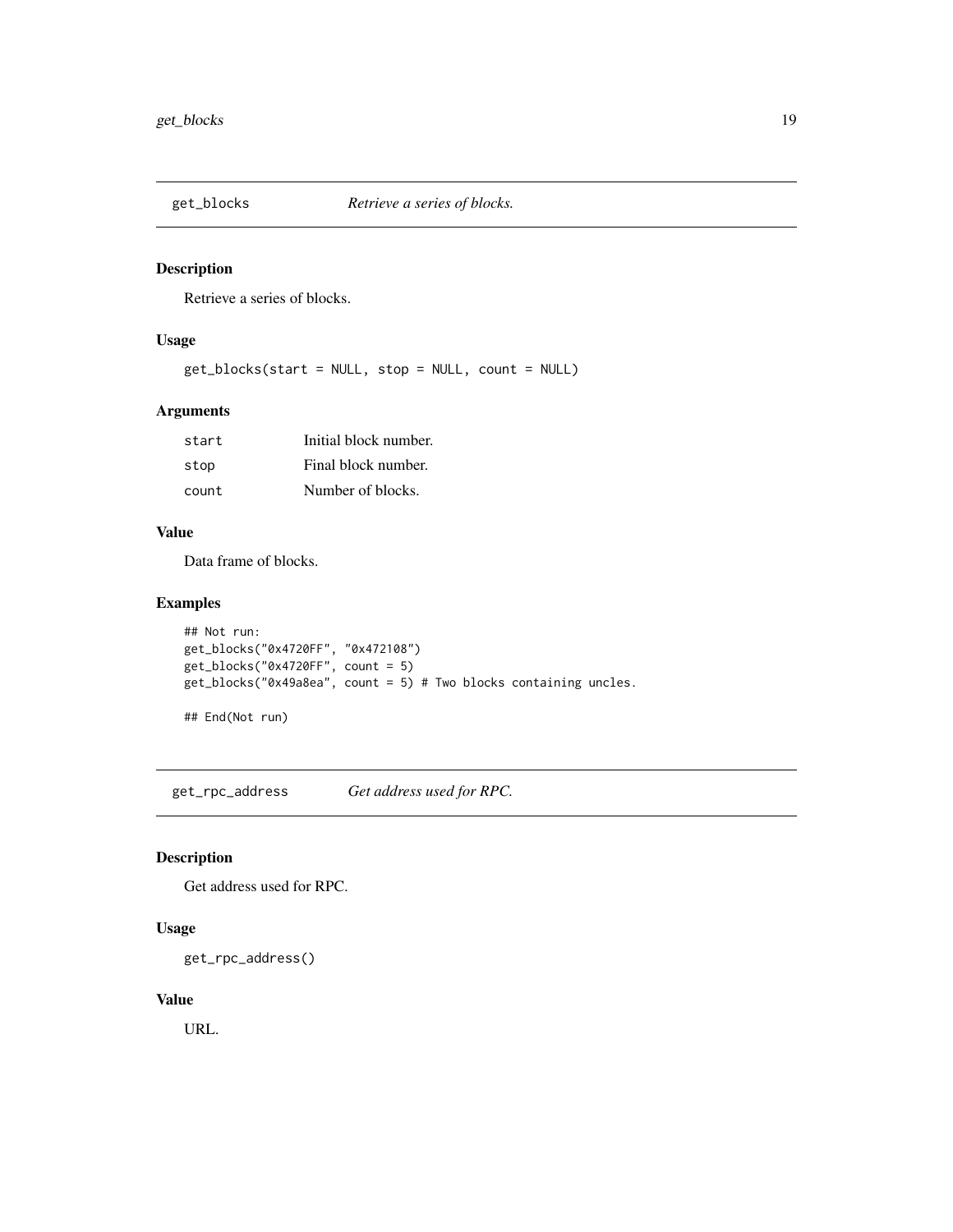<span id="page-19-0"></span>

Retrieve transactions for a series of blocks.

### Usage

get\_transactions(start = NULL, stop = NULL, count = NULL)

### Arguments

| start | Initial block number. |
|-------|-----------------------|
| stop  | Final block number.   |
| count | Number of blocks.     |

### Value

Data frame of transactions.

### Examples

```
## Not run:
get_transactions("0x4720FF", "0x472108")
get_transactions("0x4720FF", count = 5)
```

```
## End(Not run)
```
hex\_to\_dec *Convert hexadecimal to decimal.*

### Description

Convert hexadecimal to decimal.

### Usage

hex\_to\_dec(hex, integer = TRUE)

### Arguments

| hex     | Hexadecimal number as string.        |
|---------|--------------------------------------|
| integer | Whether result should be an integer. |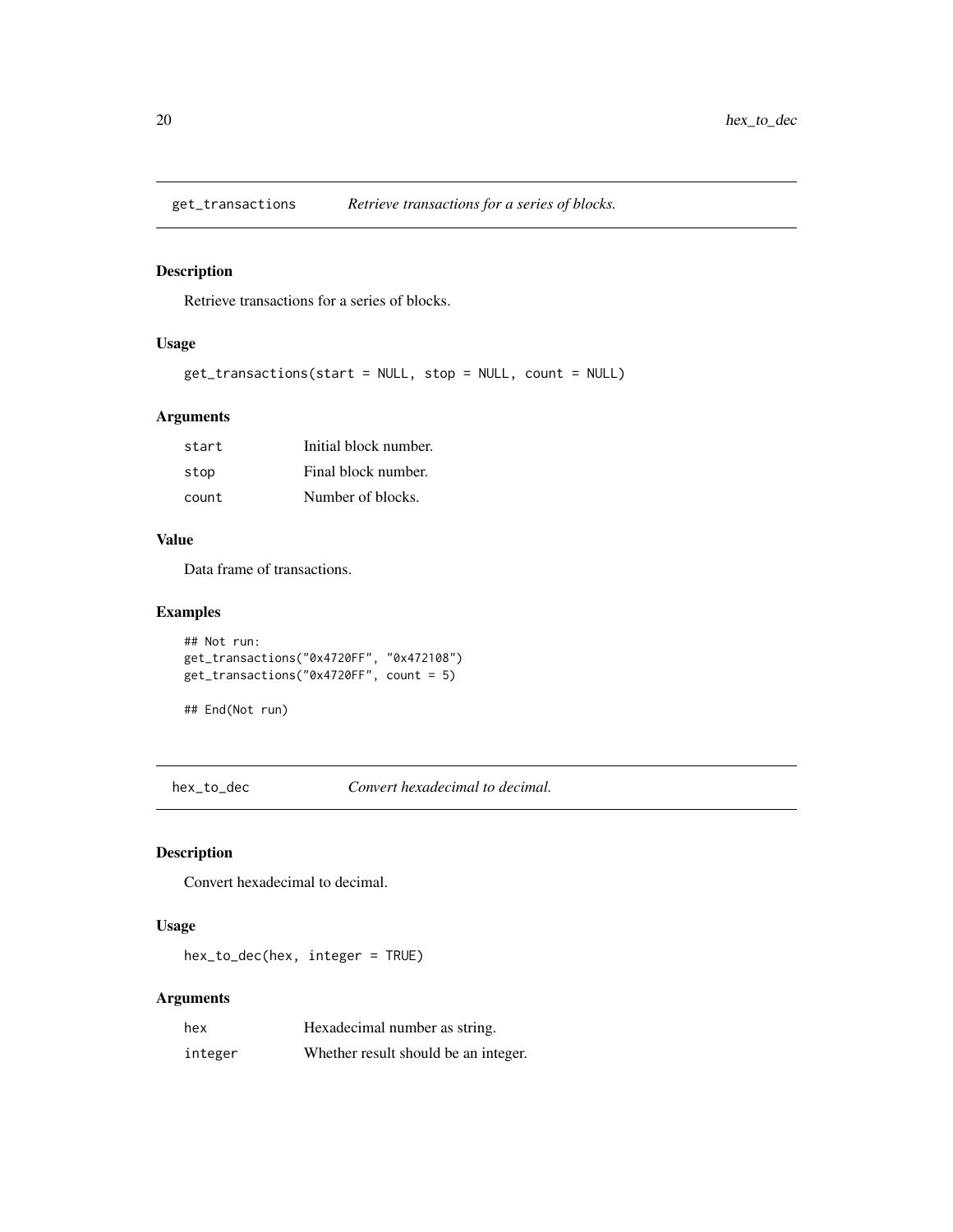<span id="page-20-0"></span>set\_rpc\_address 21

### Value

Numeric or integer.

### Examples

```
hex_to_dec("0x5272")
```
set\_rpc\_address *Set address used for RPC.*

#### Description

Set address used for RPC.

### Usage

set\_rpc\_address(url, port = NULL, key = NULL)

### Arguments

| url  | URL for RPC endpoint.           |
|------|---------------------------------|
| port | Port number for RPC connection. |
| key  | Connection key.                 |

### Examples

set\_rpc\_address("http://localhost:8545")

web3\_clientVersion *Returns the current client version.*

### Description

Returns the current client version.

### Usage

web3\_clientVersion()

### Value

String.

### Examples

## Not run: web3\_clientVersion()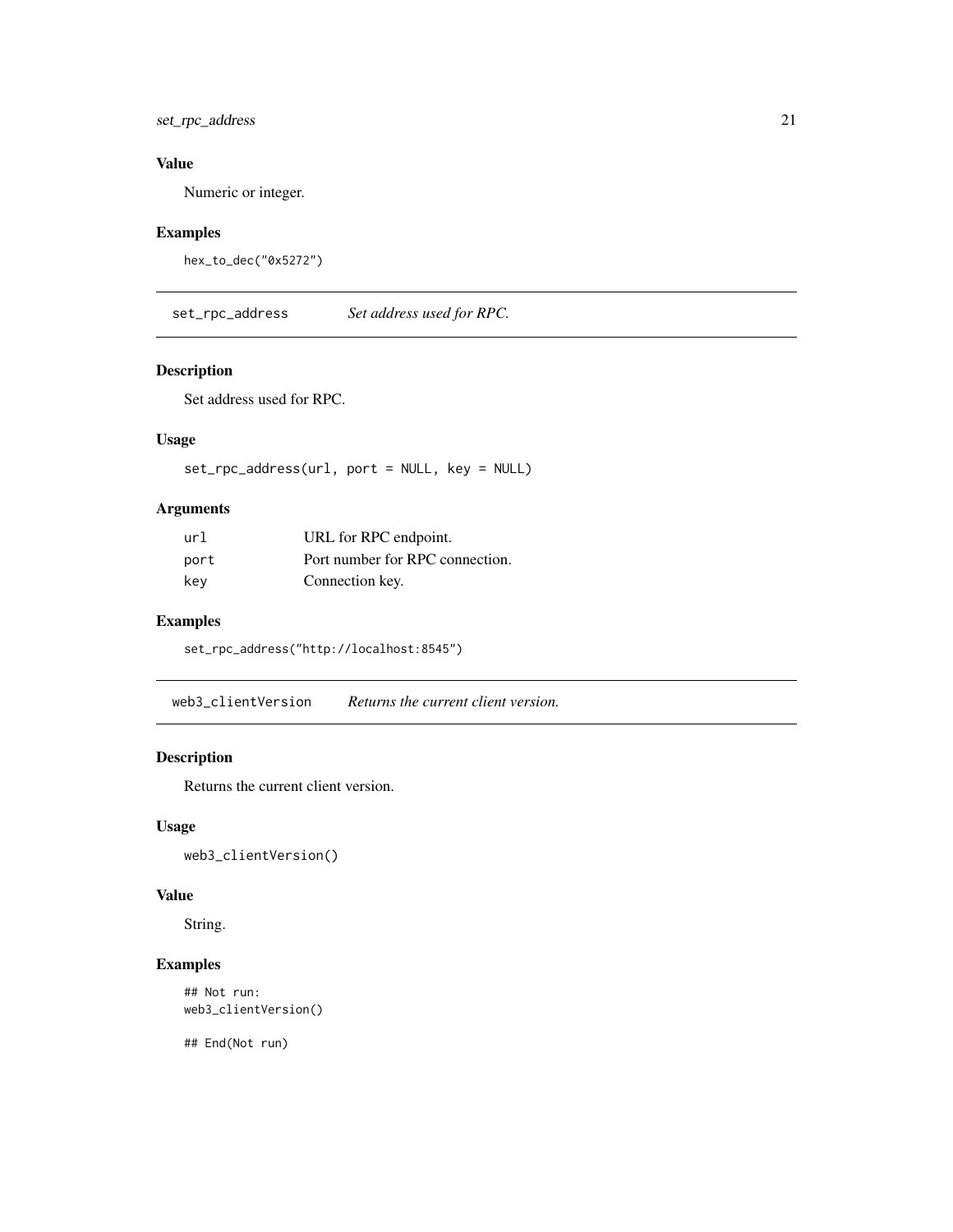<span id="page-21-0"></span>

Returns Keccak-256 (not the standardized SHA3-256) of the given data.

### Usage

web3\_sha3(data)

### Arguments

data Data encoded as hex.

### Value

String.

### Examples

```
## Not run:
web3_sha3("0x68656c6c6f20776f726c64")
```